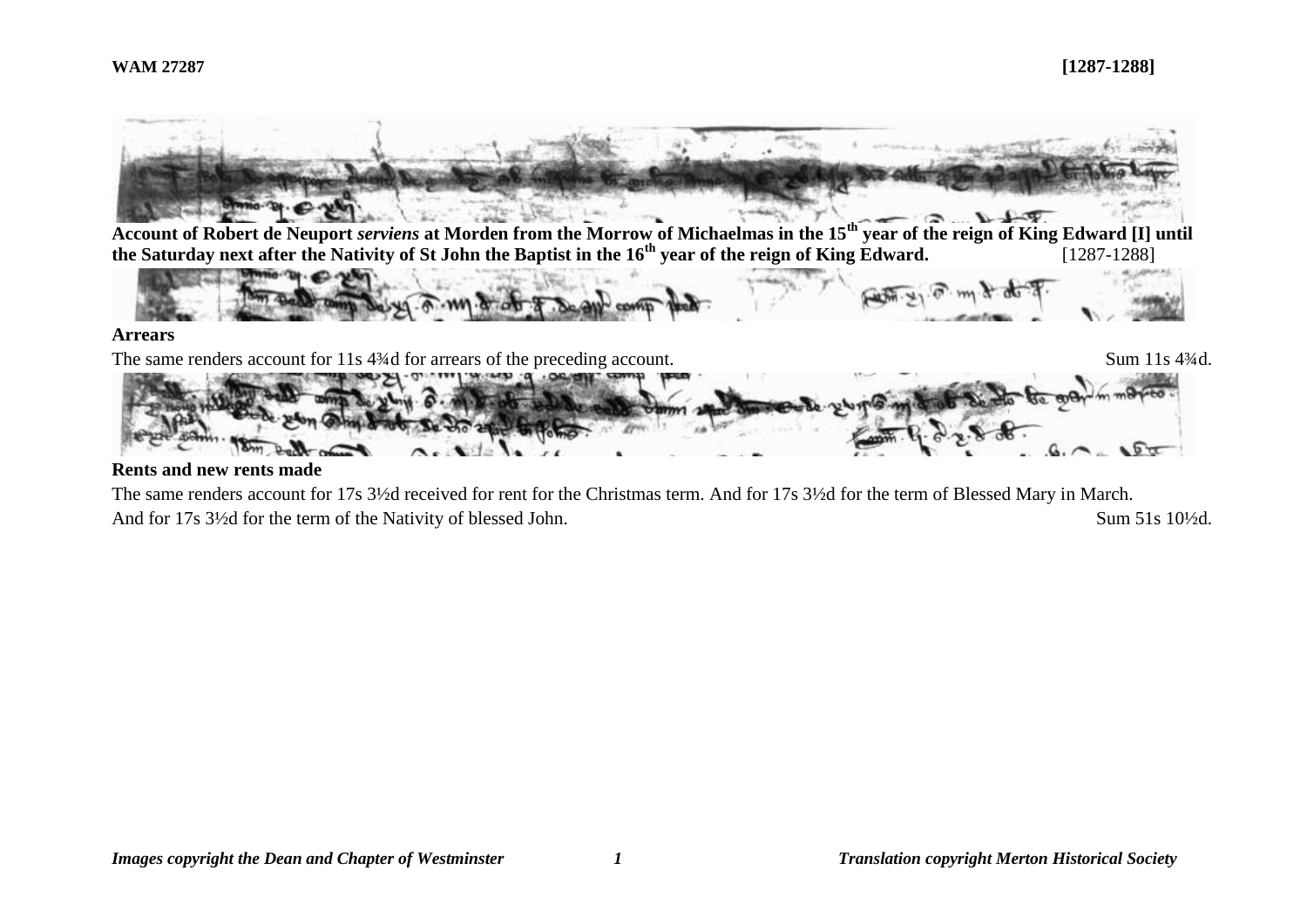bone want produced to the mount to get word 26% den de my Quart de que sont et de 26. den de 21 anos y entrop mand as loyed contract Sont et de re don de pett  $n_{\text{current}}$ J fecer & rond it  $Peluc1$ In callon anothe cent T Pecon Ell track only en en to so my a cond of  $\delta$ c.  $m \cdot \widehat{\mathcal{O}}$ . m For gram buboyer south Et de 24.8. So in bounds to de es putting which copies It cake & It & brown work as do you Law steps control

## **Issues of the manor**

The same renders account for 9s 6d received for 1 ox sold. And for 2s 1d for 2 calves of issue sold.

And for  $4s^{5s}$   $1^{34}$ d for  $47^{19}$  geese sold, price of a goose 3¼d. And for 16d for 4 gosling of issue sold. And for 15d for 10 ducks sold.

And for 2s 2d for the hide of 1 ox dead of murrain sold. And for 9d for the skins sold of 2 wethers slaughtered for the larder.

And for 5s 7½d received for 62 cheeses of the remaining and rowen sold which make ½ wey [*pond*] and ½ quarter [*quartrona*].

And for 7d for 200 eggs of issue sold. And for 3s 4d for 12 sheep fleeces of issue sold which make 12 lb.

And for 7d for ploughworks sold. And for 3s 1½d for pasture sold of land which was Hubert's. And for 12d for 4 bullocks received at pasture. And for 7s 7d for 91 lambs received at pasture, viz per head 1d. And for 8d for butter sold. And for 12d for 1 ham sold.

And for 12d for carcases sold of 2 wethers. Sum 46s 834d.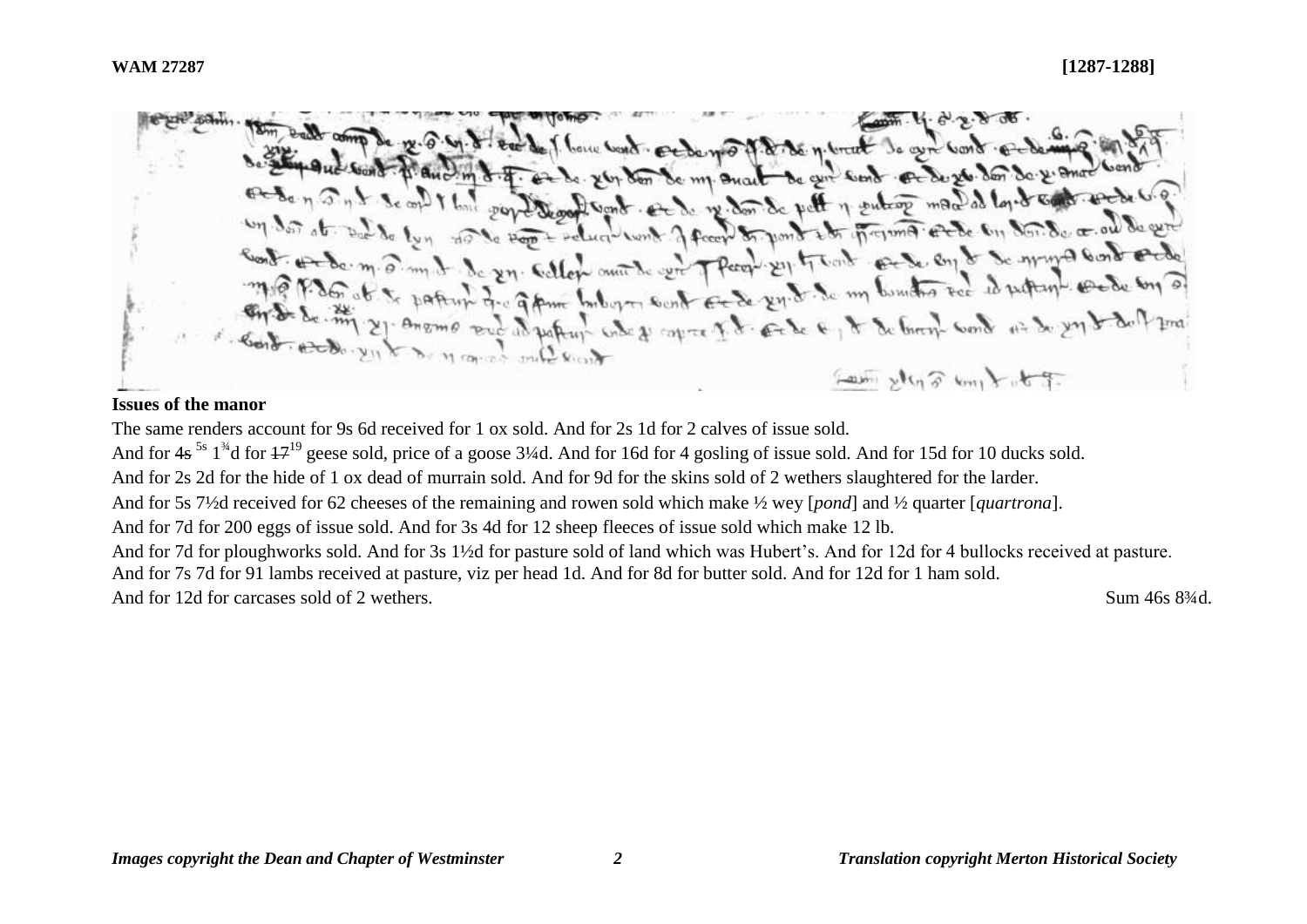$Sum \frac{365}{100}$   $40s \frac{10d}{100}$ 



#### **Corn**

The same renders account for 8s 10d for 3 quarters 2½ bushels wheat sold, price of a quarter 2s 8d. And for 5s 10d for 2 quarters 1<sup>1/2</sup> bushels rye sold, price of a quarter 2s 8d. And for 13s 6d for 6½ quarters barley sold. And for 7s  $\frac{1}{4}$  3<sup>3/2d</sup> for 4 quarters 3 bushels oats sold, price of a quarter 20d. And for 6d for 2 bushels curall sold. And for 12½d for 5 bushels malt of the mill sold. And for 3s 8d for 1 quarter 3 bushel rye sold, price of a quarter 2s 8d. And for 8d for half a ham of bacon sold.



## **Fines and Profits [of the Court]**

The same renders account for 21s 11d for fines and profits of courts. Sum 21s 11d.



**Sum of Total Receipts with arrears: £8 12s 9d.**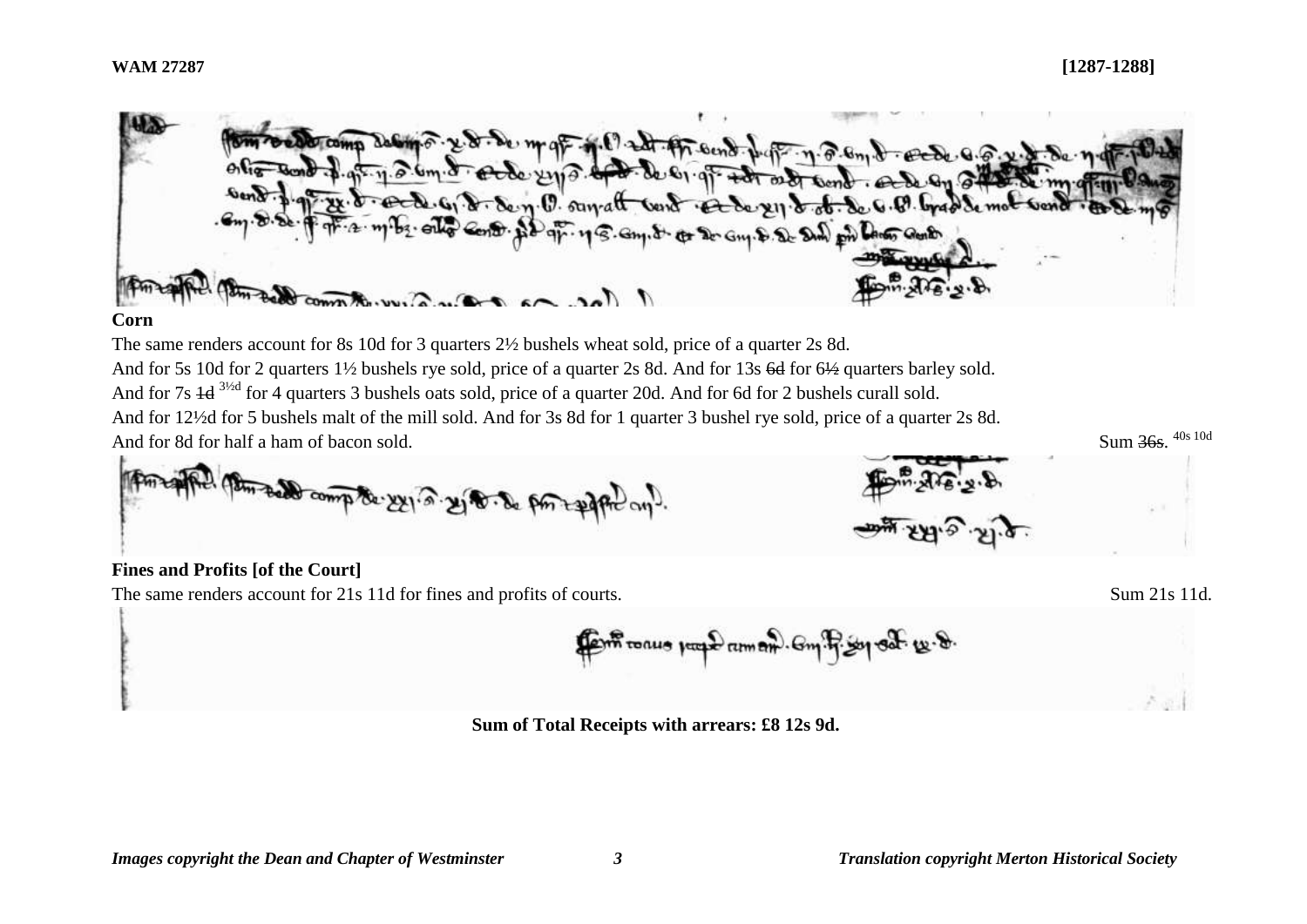

## **Expenses of the same**

#### **Acquittances**



## **Cost of ploughs**

Also in 2 plough feet bought 4¼d. In 4 sheaves of steel bought 3s. In 13 pieces of iron bought 15d. In stipend of the smith for applying the same steel and iron 3s 10d and no more because  $\frac{1}{2}$  sheaf of steel and 3 pieces of iron remain in the granary. Sum 8s 71/4d. 8s 51/4d



## **Cost of carts**

Also in 2 pairs of wheels bought 3s 9d. In 1 rope bought for carts 3d. In 1 pair traces bought 2¾d. In shoeing 2 carthorses for 3 terms 2s. In stipend of farrier for the same and treating draught horses for foot and mouth disease 16d. Sum 7s 6¾d.



# **Costs of the mill**

Also in 12 feather-boards [?*fiterbord*] bought for the mill 8d. In cogs bought for the same 12d. In rungs for the same 19d. Sum 3s 3d.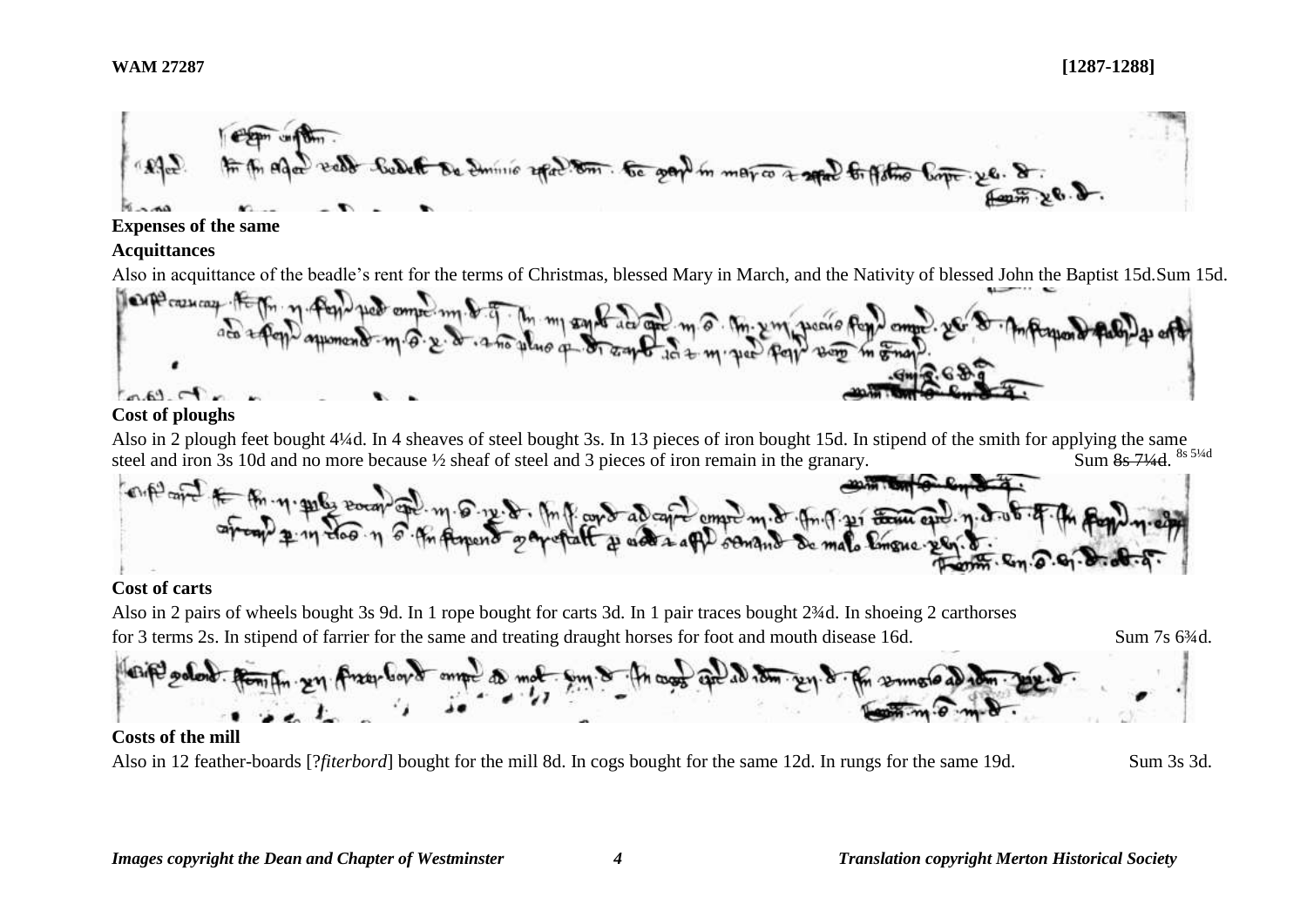2 8 allen & MAnyone of Porc became 1. horo non coadrunded. Sq. d in da eman ad concern conon a ad a moule  $031$  $ATAL$ o immuno autom action compre m 8.06 m Powers  $20.05 - 4$ cease ad dam

# **Petty expenses**

Also in  $\frac{51}{2}$ <sup>4</sup> bushels salt bought  $\frac{121}{2}$ ,  $^{10d}$  of which 1½ bushels for the larder. In stipend of 1 man roofing various buildings for 21 days 4s 4½d, taking per day 2½d. In stipend of 1 man helping the same 6d. In withies bought for roofing the same 3d. In grease for sheep 8d. In 6 boards bought to repair the gate [*porta*] and for making a certain new wicket-gate [*hacche*] for the hall door [*hostiu aula*] 6½d. Also in hooks, hinges and other necessities bought for the same 3d. In stipend of a certain carpenter making the same gate and door 2d. In a certain trough bought for feeding pigs 2½d. In tithe of 4 lambs 2d. In stipend of 2 women cleaning wheat at sowing 2s 6d for 20 days, taking per day 1½d. In 1 spade and 1 shovel bought 1¼d. In 1 bowl bound with brass 2d. In expenses of 13 household servants at Christmas and Easter Days 3s 3d. In clay pots bought for the dairy 1½d. In 1 ell of linen cloth bought for the same 2d.

## **Stipends**

In carting 8 quarters wheat, 13 quarters barley and 60 quarters oats from Lambeth as far as Westminster 18d. In stipend of 4 servant ploughmen, 1 carter and 1 dairy worker for the terms of Christmas, blessed Mary in March and Nativity of blessed John the Baptist 9s. In stipend of 1 cowman for the same terms 12d. Also in stipend of Robert *serviens* for the same terms 10s. Sum 36s 51/4d 35s 91/4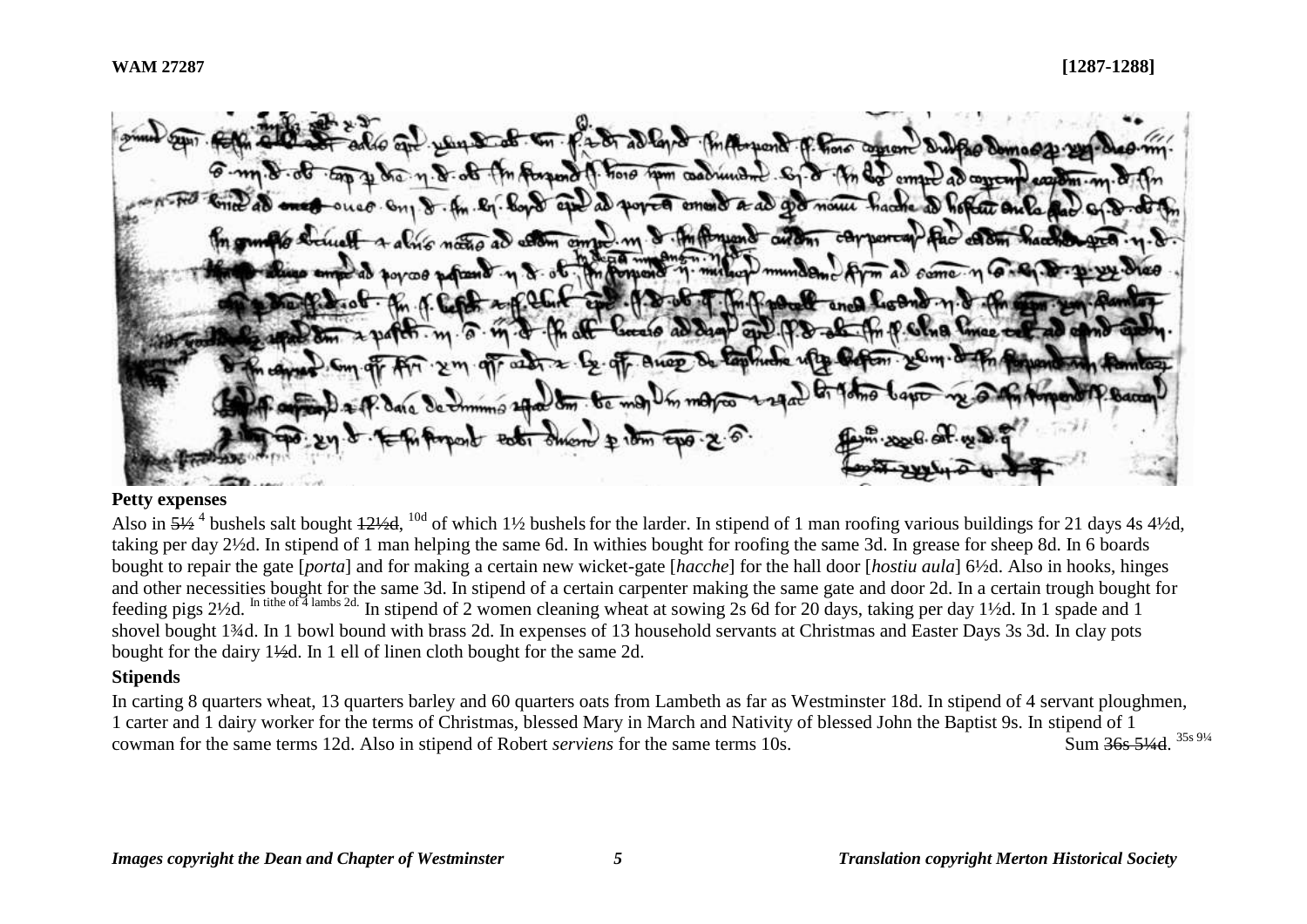

#### **Threshing corn**

Also in threshing 68 quarters 1 bushel wheat,<sup>\*</sup> 13 quarters 7½ bushels curall, 19 quarters 5 bushels rye threshed by piece-work, 18s 6½d, viz 9 bushels for 2½d. In threshing 3 quarters peas and vetches 5d, viz 9 bushels for 2d. In threshing 28 quarters barley 3s 0½d, viz 9 bushels for  $2\frac{1}{2}$ d.<sup>†</sup> In threshing 137 quarters 7 bushels oats 10s 0½d, viz 9 bushels for 1d. In winnowing half the total corn by piece-work 2s 5½d, viz 4 quarters per 9 bushels for 1d. Sum 34s 6d.

 $2$  megand  $x \cdot b \cdot b$ .

#### **Corn bought**

Also in 3 bushels beans bought for fattening [*incrassand*] pigs 10<sup>1</sup>/<sub>2</sub>d. Sum 10<sup>1</sup>/<sub>2</sub>d.

The expo store such adread m. @. n. d. of

## **Expenses of the steward**

Also in expenses of the steward for his coming, 3s 2<sup>3</sup>/<sub>4</sub>d by 1 tally. Sum 3s 2<sup>3</sup>/<sub>4d</sub>.

Toward for solve of the form

#### **Rents paid**

 $\overline{a}$ 

Also paid to W de Kenardele for the terms of Christmas, blessed Mary and Nativity of blessed John 3s. Sum 3s.

 $-20m \sqrt{m \cdot 9} m$ 

*<sup>\*</sup> The stock account on the dorse has 67 quarters 6 bushels.*

*<sup>†</sup> This should be 9 bushels for 1½d.*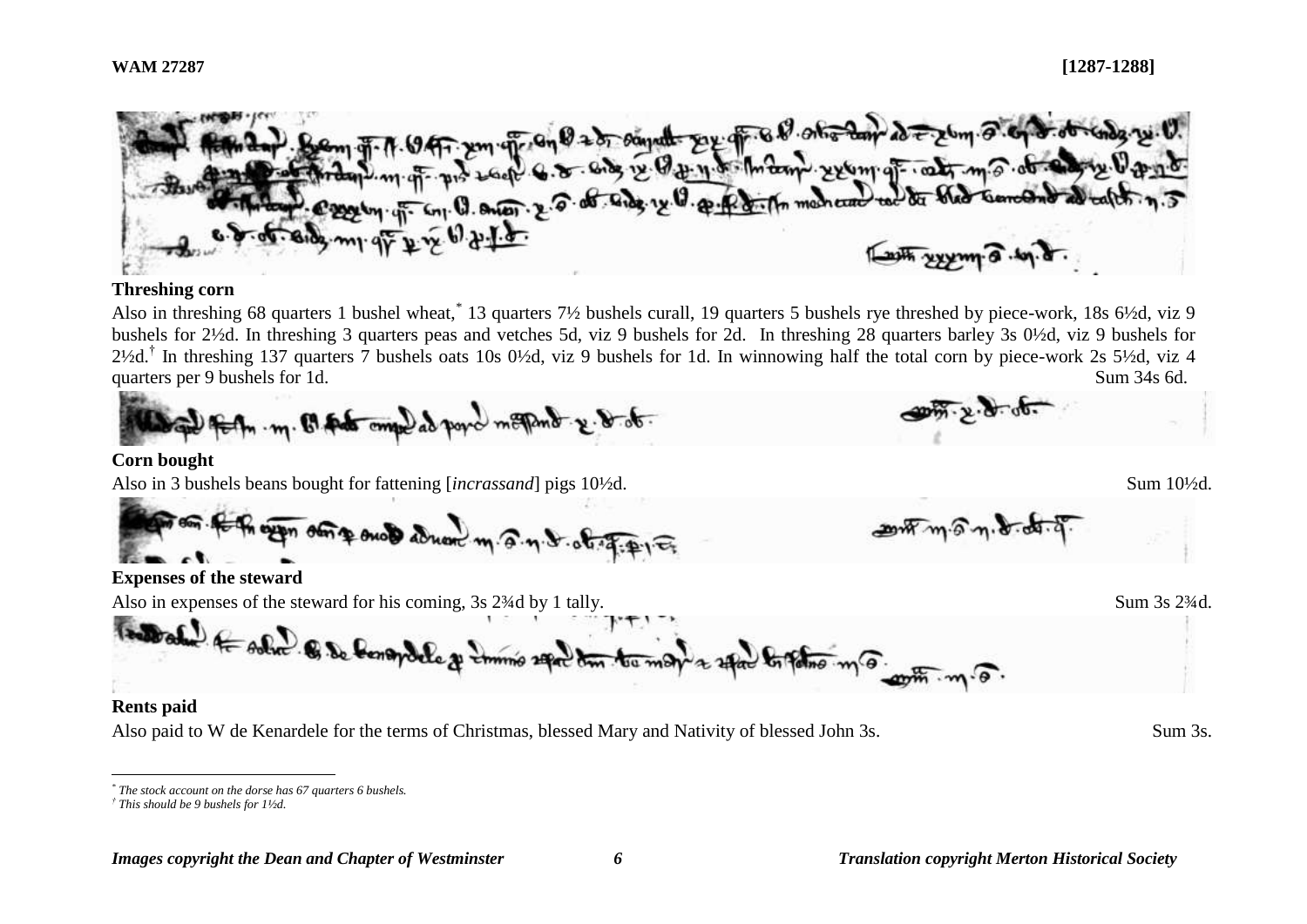

## **Deliveries**

 $\overline{a}$ 

Also delivered to brother R de Waltham 15s 10½d by 1 tally.<sup>‡</sup> Also delivered to the same and R de Fanelor'15s 10½d by 1 tally. Also delivered to brothers R de Bur[es] and P de Warham 21s 10½d by 1 tally. Also delivered to Philip de Boteler 15s 10½d by 1 tally. Sum 69s 6d.



**Sum of all expenses and deliveries** £8 7s 4½d. And he owes 5s 4½d. And henceforth he is to account for all labour services of the manor.

*<sup>‡</sup> ie quarterly rent less beadle's rent allowance and Kenardele's rent resolute =17s 3.5d – (5d + 1s)=15s 10.5d*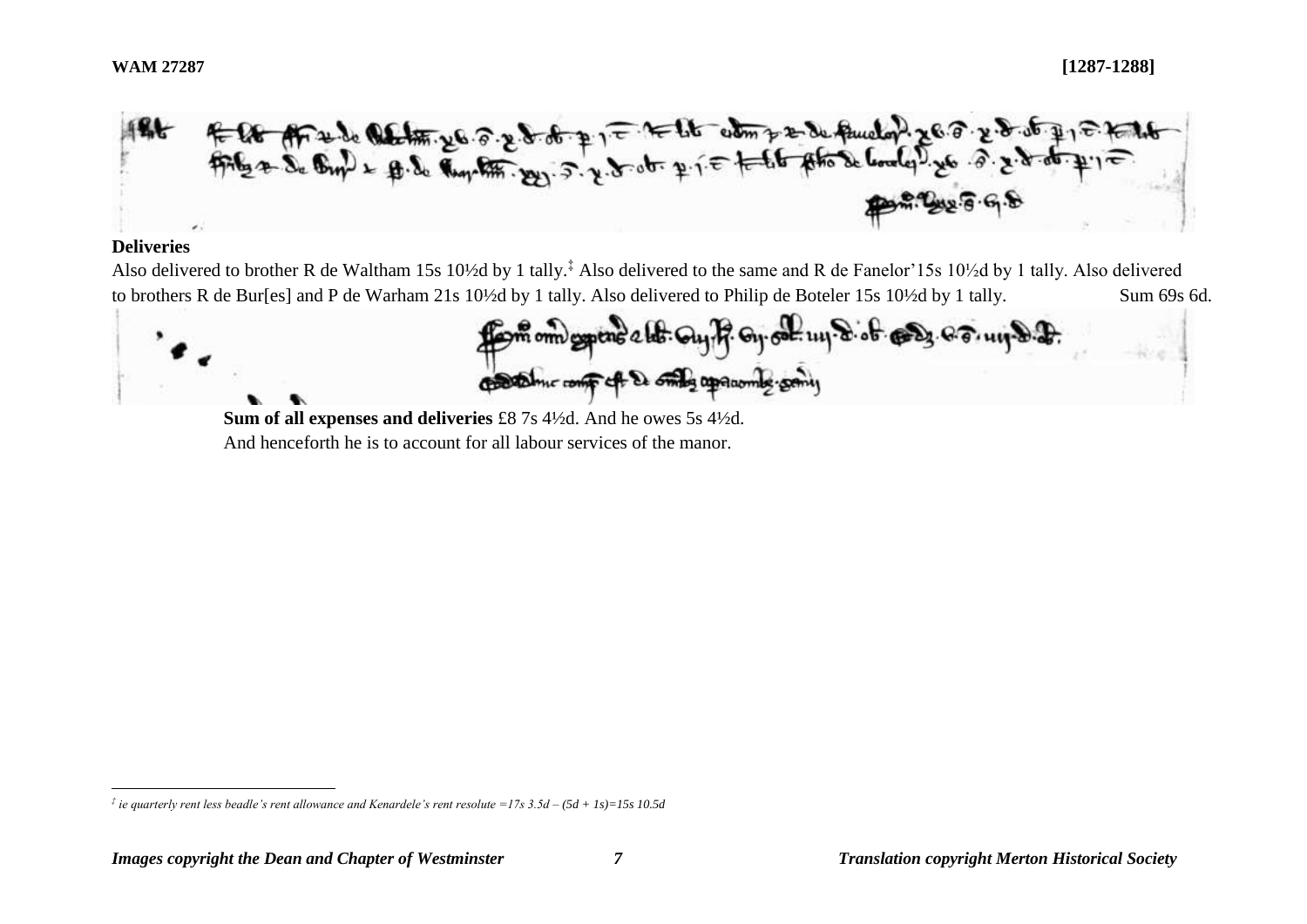

- Wheat The same renders account for  $57^{67}$  quarters 6 bushels wheat threshed by piece-work by 4 tallies. And for 1 quarter 3 bushels of issue of the mill by 1 tally. Sum 69 quarters 1 bushel.
- Of which In sowing 23 quarters 2 bushels by 1 tally. In livery of Robert *serviens* from the feast of blessed Michael until the Saturday after the Nativity of blessed John the Baptist, for 38 weeks and 4 days, 4 quarters 6½ bushels, taking per week 1 bushel. In livery of 2 lads being over the threshing for 5 weeks, 5 bushels by 2 tallies. Also delivered to brother W de Huntyndon 8 quarters by 1 tally. In sale 3 quarters 2½ bushels. Sum 40 quarters. And there remains 29 quarters 1 bushel.



- **Curall** The same renders account for 8 quarters <sup>31</sup>/<sub>2</sub> bushels curall wheat of issue of wheat threshed by piece-work by 4 tallies of which 3 above for wheat. And for 5½ quarters of issue of curall by 1 tally. Sum 13 quarters 7½ bushels.
- Of which In sowing 3 quarters 6 bushels. In maslin for servants' livery 6<sup>1/2</sup> quarters 6 bushels. In fattening [*incrassand*] 5 pigs 2 quarters. In sale 2 bushels. Sum 12½ quarters. And there remains 1 quarter 3½ bushels.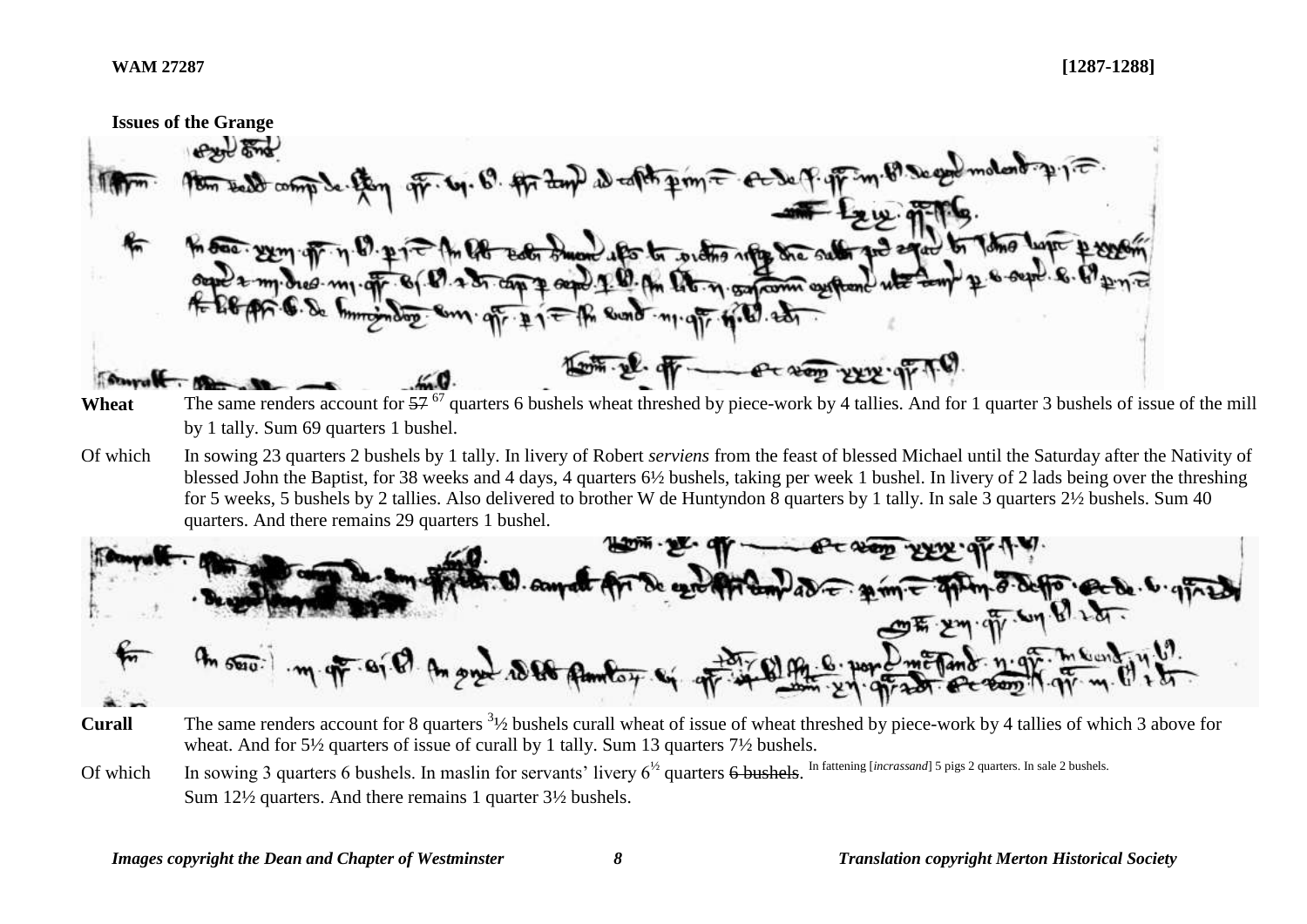

- **Rye** The same renders account for 19 quarters 5 bushels rye of issue threshed by piece-work by 2 tallies of which 1 above for curall. Sum 19 quarters 5 bushels.
- Of which In sowing 2 quarters 6 bushels. In maslin for servants' livery 2 quarters  $1^{1/2}$  bushels. In sale 3 quarters  $4\frac{1}{2}$  bushels. Sum 8½ quarters. And there remains 11 quarters 1 bushel.



**Barley** The same renders account for 28 quarters threshed by piece-work. Sum 28 quarters.

Of which In sowing 6½ quarters. Also delivered to brother H de Waledone 13 quarters. In sale 6½ quarters.<sup>§</sup> Sum 26 quarters. And there remains 2 quarters.

 $\overline{a}$ *§ The stock account on the dorse has the ½ crossed through.*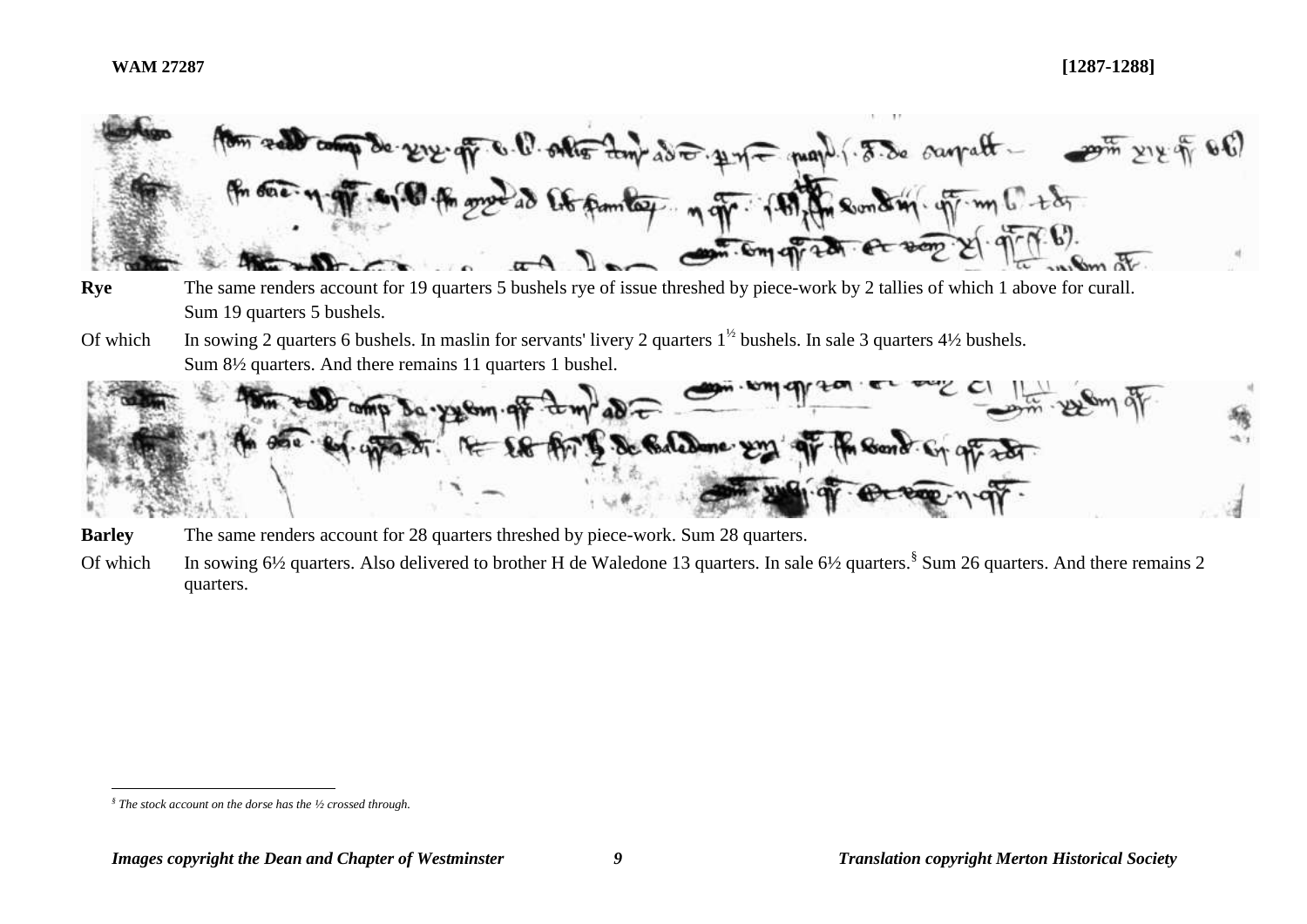# *DORSE*



**Beans** The same renders account for 3 bushels beans of purchase. And accounted in fattening pigs. And none remains.

**Peas and vetches** The same renders account for 3 quarters peas and vetches threshed by piece-work by 1 tally. And the whole accounted in sowing. And none remains.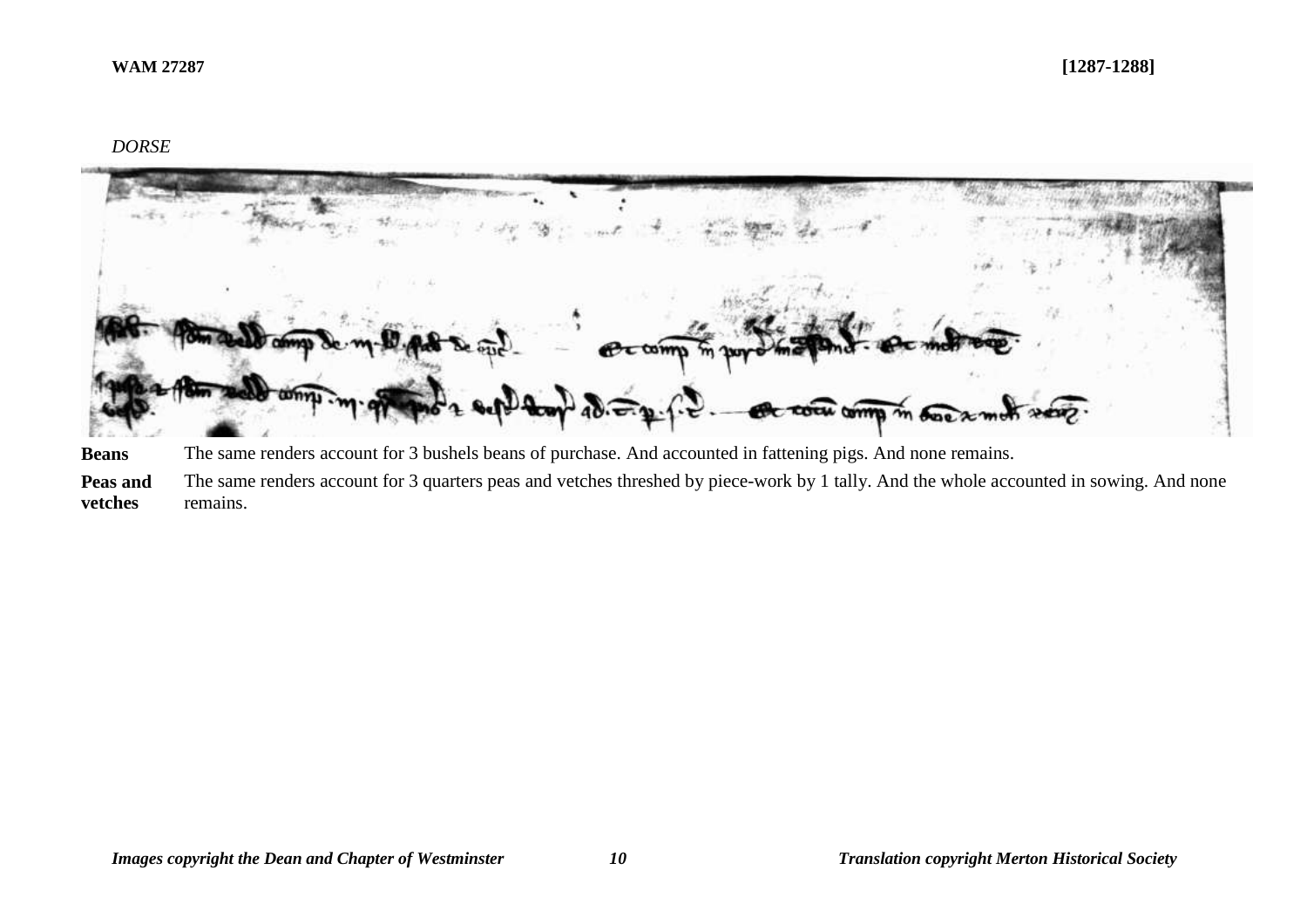

- **Oats** The same renders account for 2½ bushels oats of the remaining. And for 138 quarters 7 bushels oats threshed by piece-work by 2 tallies. Sum 138 quarters 2½ bushels.
- Of which In sowing 43 quarters. In making meal 2 quarters. In fodder for 2 carthorses from Michaelmas until the Saturday after the Nativity of blessed John the Baptist for 270 nights, 16 quarters 7 bushels, taking per night ½ bushel. In fodder for 4 draught horses from the Epiphany of the Lord until the feast of the Invention of Holy Cross for 118 nights, 7 quarters 3 bushels, taking per night ½ bushel. In expenses of the steward for his coming 1 quarter 1½ bushels. In delivery to brother W de Hunttyndon 60 quarters. In sale 4 quarters 3 bushels. Sum 134 quarters 6½ bushels. And there remains 3½ quarters.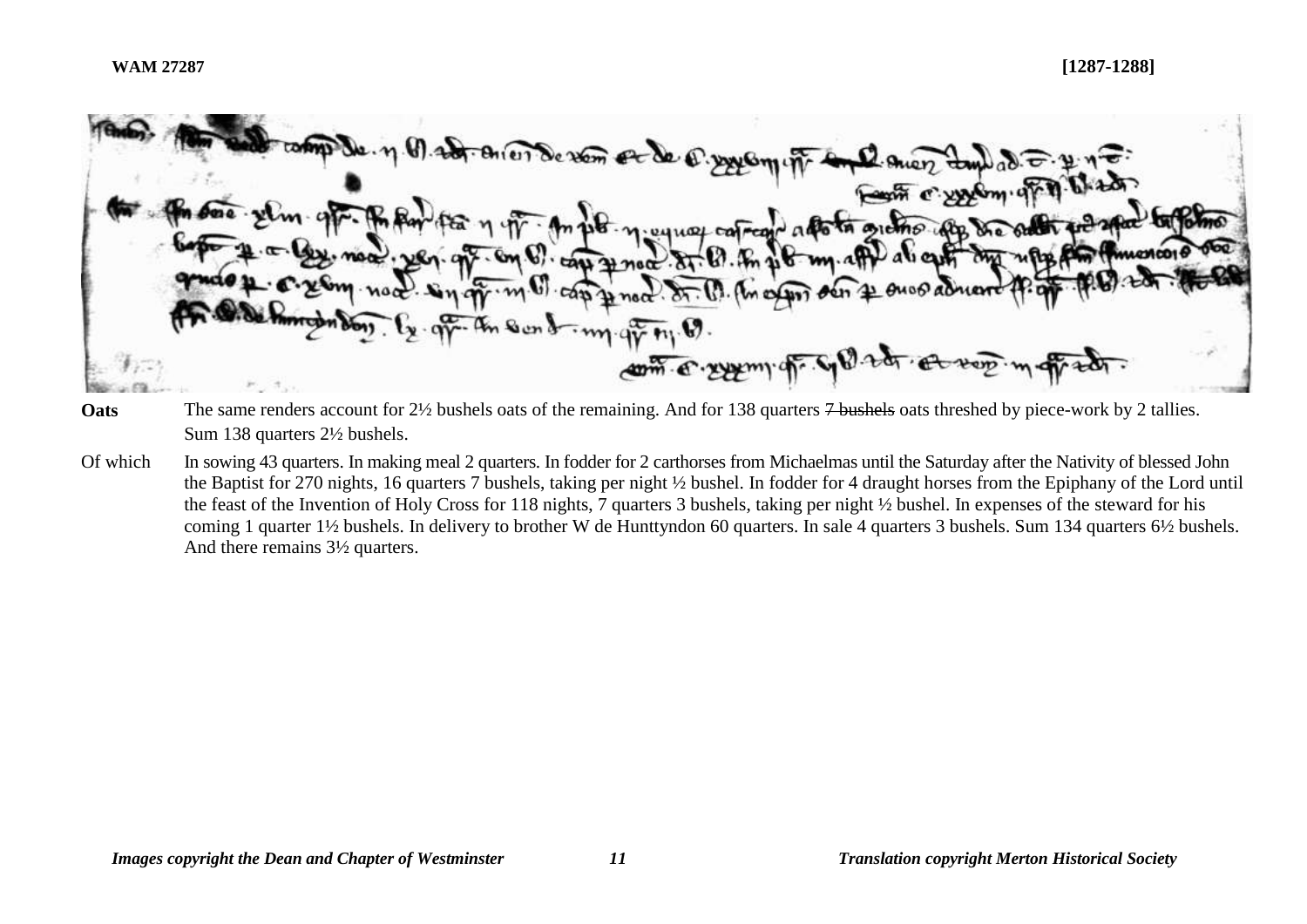$\lambda_0$   $\nu$ - free of contrades. my flambox.com. 1 for the grand who die only 12. outre . An Col de ce p de com espos magnes en 19. com Earcore autor Bmanue  $\sim$ 

- **Servants' livery** The same renders account for 4 quarters 6½ bushels maslin from the remaining. And for 6½ quarters curall, 2 quarters 1½ bushels rye for servants as above. And for 15 quarters of issue of the mill by tally. Sum 28<sup>1/2</sup> quarters.
- Of which In livery of 1 carter and 4 servant ploughmen from Michaelmas until the Sunday after the feast of blessed John the Baptist for 38 weeks 4 days, 21 quarters 2 bushels, taking a quarter per 9 weeks. And in livery of 1 dairy worker for the same period 3 quarters 7 bushels, taking a quarter per 10 weeks. In livery of 1 cowman for the same period, 2 quarters 6 bushels, taking a quarter per 14 weeks. In livery of 1 lad keeping lambs for 10 weeks, 5 bushels. Sum  $2\theta^{28/2}$  quarters. And none remains.



- **Oatmeal** The same renders account for 7 bushels oatmeal from the remaining, from 2 quarters oats. Of which in household expenses 3 bushels. And there remains ½ quarter.
- **Malt** The same renders account for 5 bushels malt of issue of the mill. And accounted in sale. And none remains.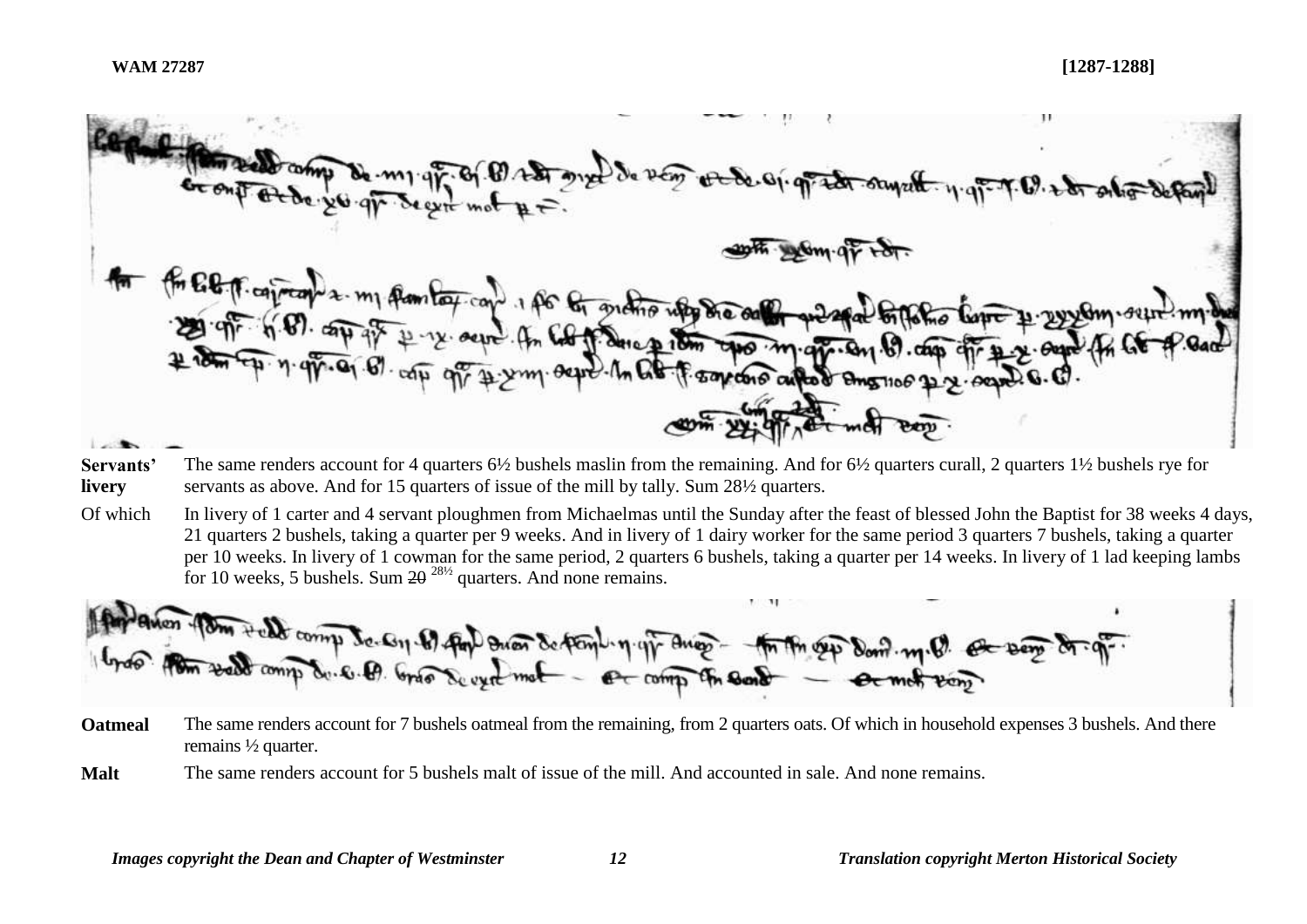

# **LIVESTOCK**

**Horses** The same renders account for 2 horses from the remaining. And there remain 2.

**Draught**  The same renders account for 4 draught horses from the remaining. And there remain 4 draught horses.

**horses**

**Oxen** The same renders account for 17 oxen from the remaining. And for 1 steer added from the remaining. And for 1 for heriot of G[?] le Cras. Sum 19.

Of which In sale 1. In murrain 1. And there remain 17 oxen.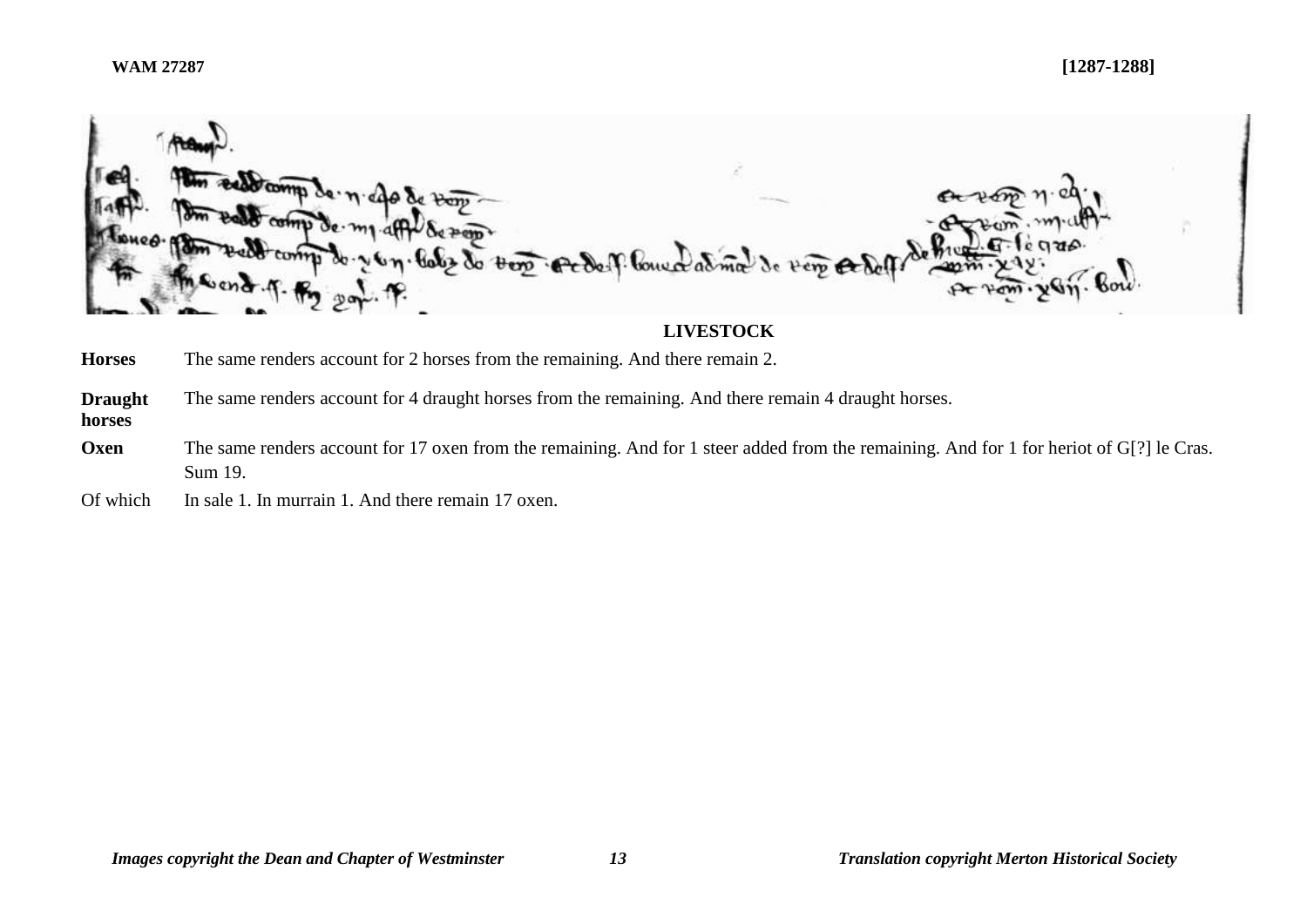|                              | sedd comme de Turkey<br>1) Debones adring<br>de am sand de zon ce de f. Amiend adrin<br>Amal. Pom Ded comp dem Crait Om<br>Octoop my. Armat. On nmg<br>de von.<br>anal Segal. ( am told comp de appearant de gere + 15 186 9<br>OF OUT-P. Pr Sand . 11- |
|------------------------------|---------------------------------------------------------------------------------------------------------------------------------------------------------------------------------------------------------------------------------------------------------|
| <b>Bulls</b>                 | The same renders account for 1 bull added, steer added And there remains 1 bull.                                                                                                                                                                        |
| Cows                         | The same renders account for 8 cows from the remaining. And for 1 heifer added. Sum 9. And there remain 9 cows.                                                                                                                                         |
| <b>Steers</b><br>and heifers | The same renders account for 1 steer added from the remaining. <sup>3</sup> bullocks remaining in the last account. Sum 3. And they remain. Of which 1 is a steer. And there remain<br><del>1 steer.</del>                                              |
|                              |                                                                                                                                                                                                                                                         |

**Heifers** The same renders account for 2 heifers from the remaining. And there remain 2 heifers.

**Yearlings** The same renders account for 4 yearling calves from the remaining. And there remain 4 yearlings, of which 2 male.

**Calves of**  The same renders account for 8 calves of issue and no more because 1 cow was sterile. Sum 8 calves.

**issue**

Of which In expenses of the steward 1. In sale 2. Sum 3. And there remain 5 calves.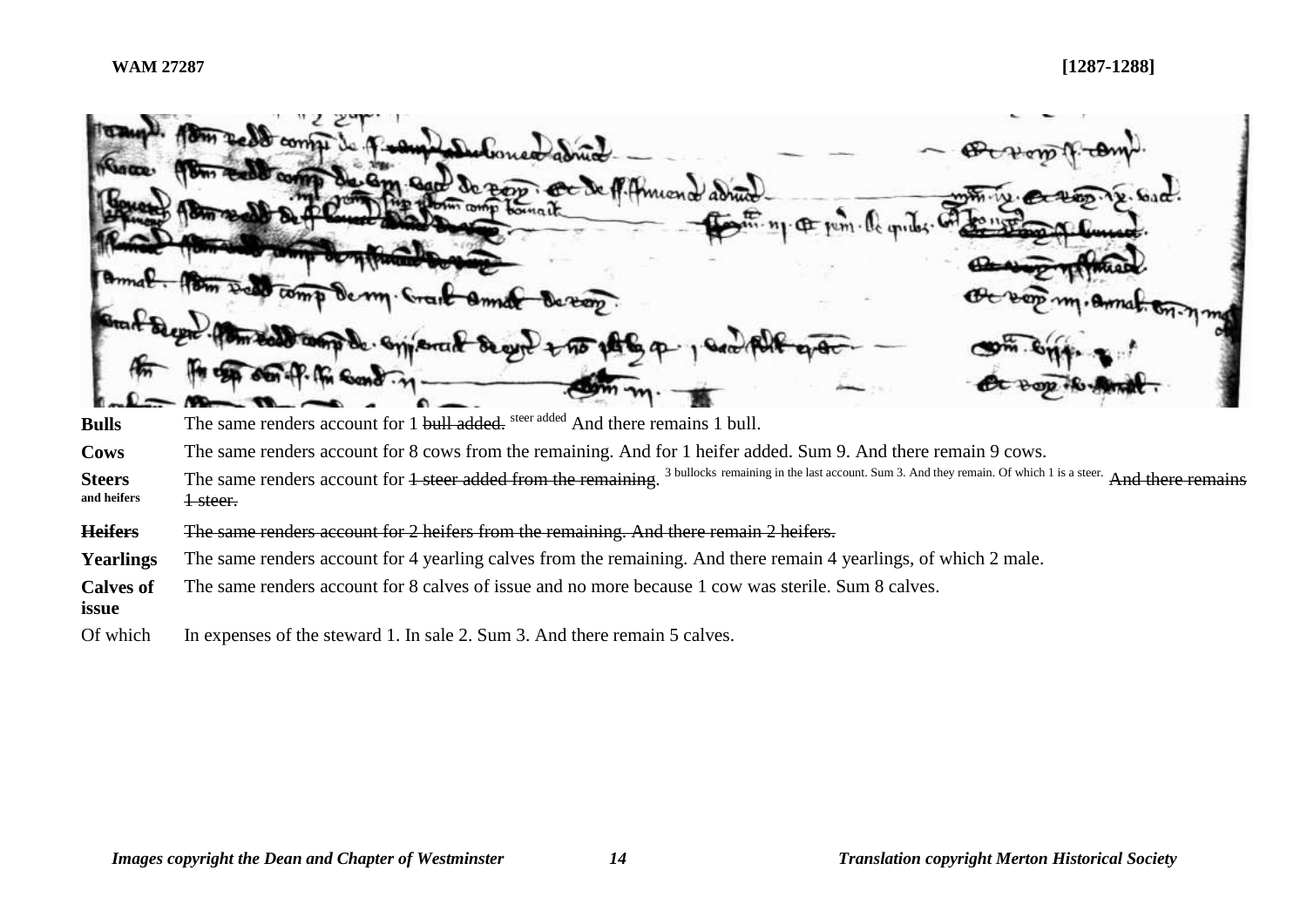**Wethers** The same renders account for 5 wethers from the remaining. And for 1 male hogget added from the remaining. Sum 6. Of which In the larder before shearing 2. In murrain 1. Sum 2. And there remain 4 wethers of which 1 is a ram. **Ewes** The same renders account for 5 ewes from the remaining. And for 2 hoggets added from the remaining. Sum 7.

Of which In murrain 2 before lambing. And there remain 5 ewes.

- **Hoggets** The same renders account for 6 yearling hoggets lambs remaining in the last account added from the remaining. Of which in murrain 2. And there remain 4 hoggets, of which 1 male.
- **Lambs** The same renders account for 5 lambs of issue. Of which in murrain 1. And there remain 4 lambs.



**Pigs** The same renders account for 1 sow from the remaining. And for 14 yearling hoggets from the remaining. Sum 15.

Of which In the larder 5. In murrain 1 sow. Sum 6. And there remain 9, of which 1 is a sow.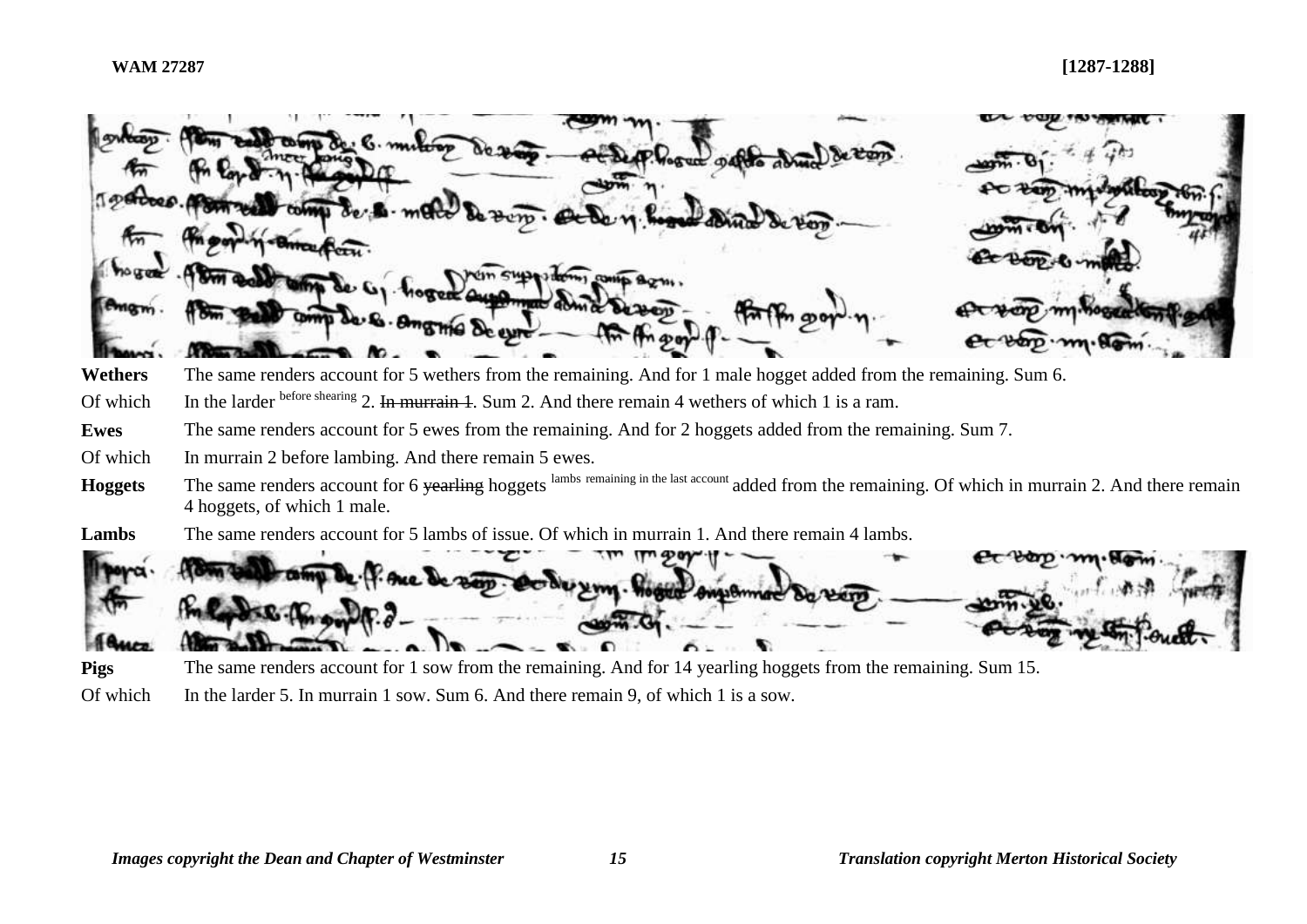

- **Hens** The same renders account for 20 hens from the remaining. And for 10 from customary tenants [*de cons*]. Sum 30.
- Of which In expenses of the steward 2. Also delivered to brother R de Fanelor' 10 by tally. In making capons 4. Sum 16. And there remain 14 hens.